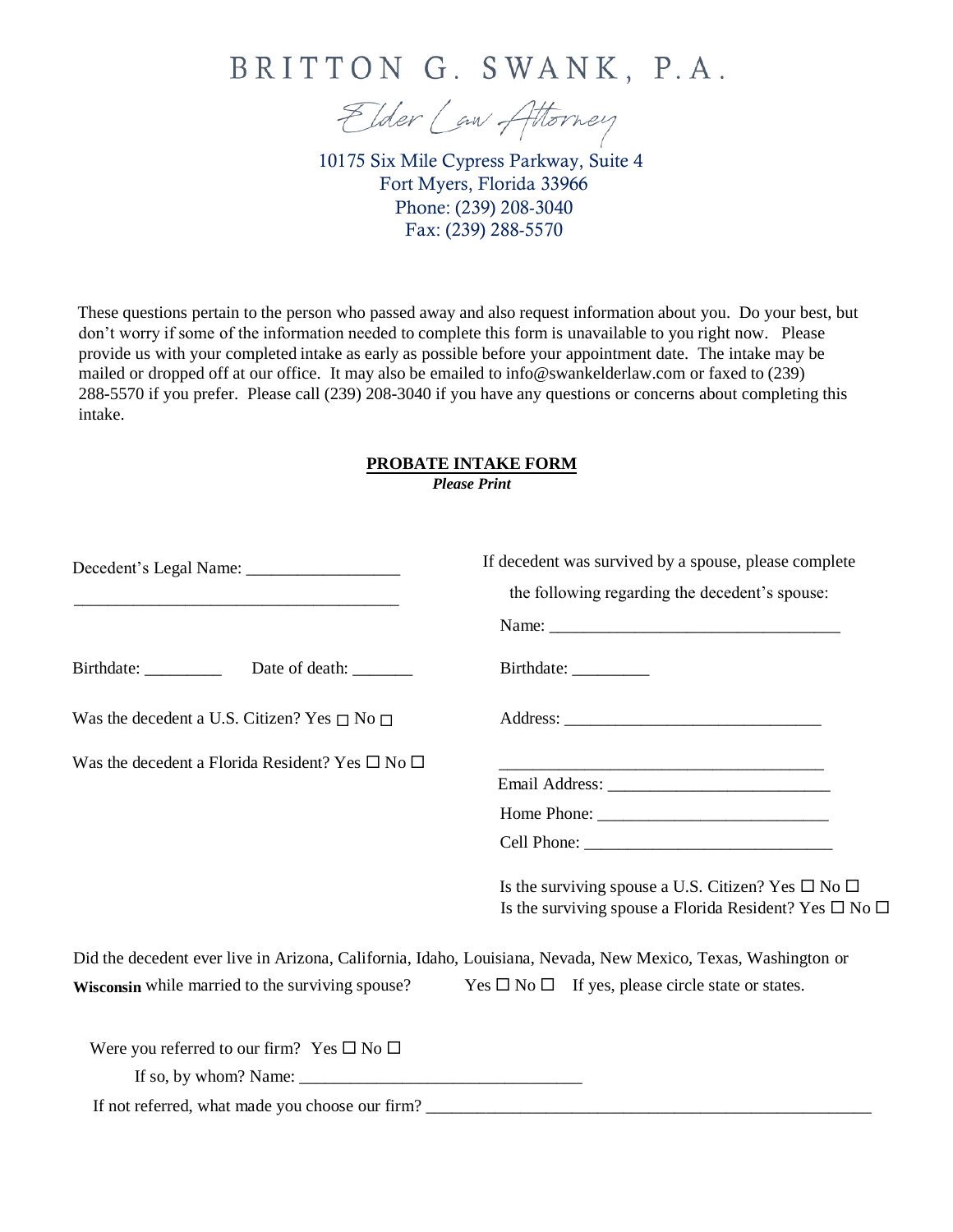### **DECEDENT'S PERSONAL INFORMATION**

| 1. Did the decedent have a safe deposit box? Yes $\Box$ No $\Box$ If yes, what is the box number? |
|---------------------------------------------------------------------------------------------------|
| Where is it located?                                                                              |
| Whose names are on the card?                                                                      |
|                                                                                                   |

- 2. Was the decedent a veteran or the spouse of a veteran? Veteran  $\Box$  Veteran's Spouse  $\Box$  No  $\Box$
- 3. Did the decedent have any pending legal issues at the time of their death? Yes  $\Box$  No  $\Box$

If yes, please explain:

4. Is anyone believed to be a beneficiary of the decedent's receiving Social Security Disability Benefits (SSDI), Supplemental Security Income (SSI), Medicaid, or is otherwise disabled? Yes  $\Box$  No  $\Box$ If yes, please identify the potential beneficiary, indicate the type of benefit they receive and the amount of their benefit:

\_\_\_\_\_\_\_\_\_\_\_\_\_\_\_\_\_\_\_\_\_\_\_\_\_\_\_\_\_\_\_\_\_\_\_\_\_\_\_\_\_\_\_\_\_\_\_\_\_\_\_\_\_\_\_\_\_\_\_\_\_\_\_\_\_\_\_\_\_\_\_\_\_\_\_\_\_\_\_\_\_\_\_\_\_\_\_ \_\_\_\_\_\_\_\_\_\_\_\_\_\_\_\_\_\_\_\_\_\_\_\_\_\_\_\_\_\_\_\_\_\_\_\_\_\_\_\_\_\_\_\_\_\_\_\_\_\_\_\_\_\_\_\_\_\_\_\_\_\_\_\_\_\_\_\_\_\_\_\_\_\_\_\_\_\_\_\_\_\_\_\_\_\_\_

## **5. CHILDREN**

Please list names as they would appear on legal documents. Also list children who predeceased the decedent and identify them if deceased. Please also list the children, if any, on any deceased child. Addresses and phone numbers should be provided if you have them.

# **6. DECEDENT'S FINANCIAL AFFAIRS**

7. Did the decedent have **life insurance policies**? (Do not list annuities here) Yes  $\Box$  No  $\Box$ If yes, please complete the following:

| a) Company Name: _ |                |
|--------------------|----------------|
| Owner:             | Death Benefit: |
| Insured:           |                |
|                    |                |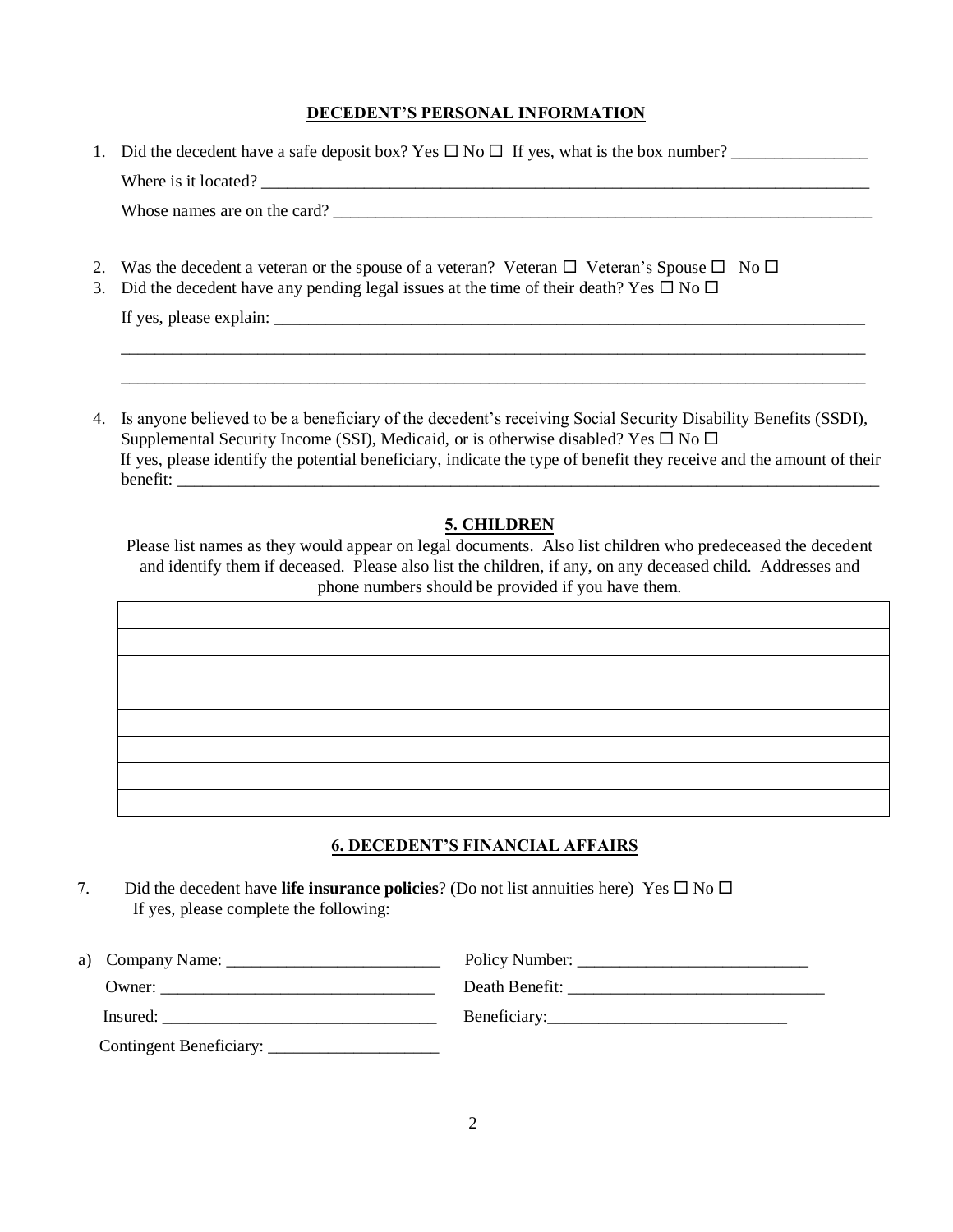| b) |                                                                     |              |
|----|---------------------------------------------------------------------|--------------|
|    |                                                                     |              |
|    |                                                                     |              |
|    |                                                                     |              |
|    |                                                                     |              |
|    | c) Company Name: $\frac{1}{\sqrt{1-\frac{1}{2}} \cdot \frac{1}{2}}$ |              |
|    |                                                                     |              |
|    |                                                                     |              |
|    | Insured:                                                            | Beneficiary: |
|    |                                                                     |              |
|    |                                                                     |              |

# **8. Total Death Benefit Values of Life Insurance: \$**\_\_\_\_\_\_\_\_\_\_\_\_\_\_\_\_\_\_\_\_\_\_\_

**9.** Please list the **personal property** that the decedent owned (cars, RVs, boats, manufactured homes, art, jewelry, antiques) at death:

| Description of property | Value | How titled? (please check statements if possible. |
|-------------------------|-------|---------------------------------------------------|
|                         |       |                                                   |
|                         |       |                                                   |
|                         |       |                                                   |
|                         |       |                                                   |
|                         |       |                                                   |
|                         |       |                                                   |

## **10. Total Value of Personal Property: \$**\_\_\_\_\_\_\_\_\_\_\_\_\_\_\_\_\_\_\_\_\_\_\_\_\_

### 1**1**. **DECEDENT'S REAL ESTATE**

**(**Please provide a copy of the deed or title for all real property if possible)

a) Primary Residence Address: \_\_\_\_\_\_\_\_\_\_\_\_\_\_\_\_\_\_\_\_\_\_\_\_\_\_\_\_\_\_\_\_\_\_\_\_\_\_\_\_\_\_\_\_\_\_\_\_\_\_\_\_\_\_\_\_\_\_\_\_\_

Was this the decedent's Homestead? Yes  $\square$  or No  $\square$ 

Is this a manufactured home? Yes  $\Box$  or No If yes, does the decedent own the ground? Yes  $\Box$  or No  $\Box$ If the decedent does not own the ground, does the decedent own a share of the park (Co-Op)?  $Yes \Box or No \Box$ 

Names as they appear on the deed or title: \_\_\_\_\_\_\_\_\_\_\_\_\_\_\_\_\_\_\_\_\_\_\_\_\_\_\_\_\_\_\_\_\_\_\_\_\_\_\_\_\_

Current value: \_\_\_\_\_\_\_\_\_\_\_\_\_\_\_\_\_\_\_\_\_\_\_\_\_ Mortgage balance (if any): \_\_\_\_\_\_\_\_\_\_\_\_\_\_\_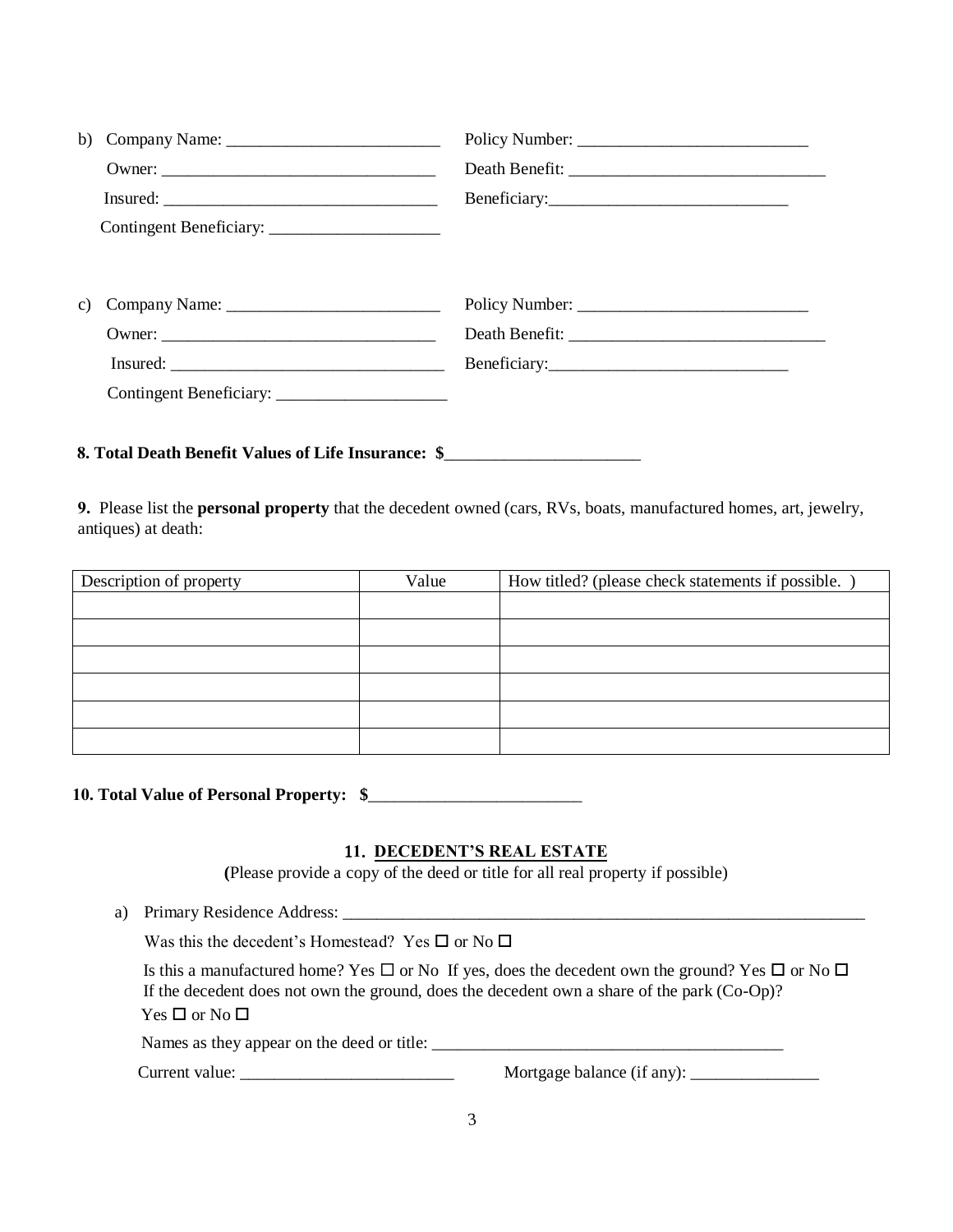| b)                                                                              |                                                                                                                                                                                                                                                                                                                                                                                                                                    |
|---------------------------------------------------------------------------------|------------------------------------------------------------------------------------------------------------------------------------------------------------------------------------------------------------------------------------------------------------------------------------------------------------------------------------------------------------------------------------------------------------------------------------|
| Yes $\Box$ or No $\Box$                                                         | Is this a manufactured home? Yes $\Box$ or No If yes, does the decedent own the ground? Yes $\Box$ or No $\Box$<br>If the decedent does not own the ground, does the decedent own a share of the park (Co-Op)?                                                                                                                                                                                                                     |
|                                                                                 |                                                                                                                                                                                                                                                                                                                                                                                                                                    |
|                                                                                 |                                                                                                                                                                                                                                                                                                                                                                                                                                    |
| c) Real Property Owned:                                                         |                                                                                                                                                                                                                                                                                                                                                                                                                                    |
|                                                                                 |                                                                                                                                                                                                                                                                                                                                                                                                                                    |
|                                                                                 | Names as they appear on the deed or title:                                                                                                                                                                                                                                                                                                                                                                                         |
|                                                                                 |                                                                                                                                                                                                                                                                                                                                                                                                                                    |
| d) Other Real Property Owned:                                                   |                                                                                                                                                                                                                                                                                                                                                                                                                                    |
|                                                                                 |                                                                                                                                                                                                                                                                                                                                                                                                                                    |
|                                                                                 |                                                                                                                                                                                                                                                                                                                                                                                                                                    |
| 12. Total Value of Real Estate:                                                 | \$                                                                                                                                                                                                                                                                                                                                                                                                                                 |
| 13. Less Outstanding Mortgages:                                                 | $\frac{\frac{1}{2} \frac{1}{2} \frac{1}{2} \frac{1}{2} \frac{1}{2} \frac{1}{2} \frac{1}{2} \frac{1}{2} \frac{1}{2} \frac{1}{2} \frac{1}{2} \frac{1}{2} \frac{1}{2} \frac{1}{2} \frac{1}{2} \frac{1}{2} \frac{1}{2} \frac{1}{2} \frac{1}{2} \frac{1}{2} \frac{1}{2} \frac{1}{2} \frac{1}{2} \frac{1}{2} \frac{1}{2} \frac{1}{2} \frac{1}{2} \frac{1}{2} \frac{1}{2} \frac{1}{2} \frac{1}{2} \$                                      |
| 14. Equity in Real Estate:                                                      | $\frac{1}{2}$ $\frac{1}{2}$ $\frac{1}{2}$ $\frac{1}{2}$ $\frac{1}{2}$ $\frac{1}{2}$ $\frac{1}{2}$ $\frac{1}{2}$ $\frac{1}{2}$ $\frac{1}{2}$ $\frac{1}{2}$ $\frac{1}{2}$ $\frac{1}{2}$ $\frac{1}{2}$ $\frac{1}{2}$ $\frac{1}{2}$ $\frac{1}{2}$ $\frac{1}{2}$ $\frac{1}{2}$ $\frac{1}{2}$ $\frac{1}{2}$ $\frac{1}{2}$                                                                                                                |
| <b>EXAMPLE:</b><br>Asset Type: <i>Checking</i><br>Company Name: <b>ABC Bank</b> | <b>15. INTANGIBLE ASSETS</b><br>(Bank Accounts, CDs, Brokerage Accounts, Stocks, Bonds, Annuities, Mutual Funds). Please list only the last four<br>digits of the account number and provide the date of death value if known. If the asset is an IRA, 401K or Keogh<br>Plan, you will list the asset in a later section.<br>Last 4 digits of Account #: 1234<br>How Titled: John Doe, POD<br>Value*: \$25,000 as of date of death |
|                                                                                 |                                                                                                                                                                                                                                                                                                                                                                                                                                    |
| a)                                                                              | Last 4 digits of Account #: $\frac{1}{2}$                                                                                                                                                                                                                                                                                                                                                                                          |
|                                                                                 | Value:                                                                                                                                                                                                                                                                                                                                                                                                                             |
|                                                                                 | 4                                                                                                                                                                                                                                                                                                                                                                                                                                  |
|                                                                                 |                                                                                                                                                                                                                                                                                                                                                                                                                                    |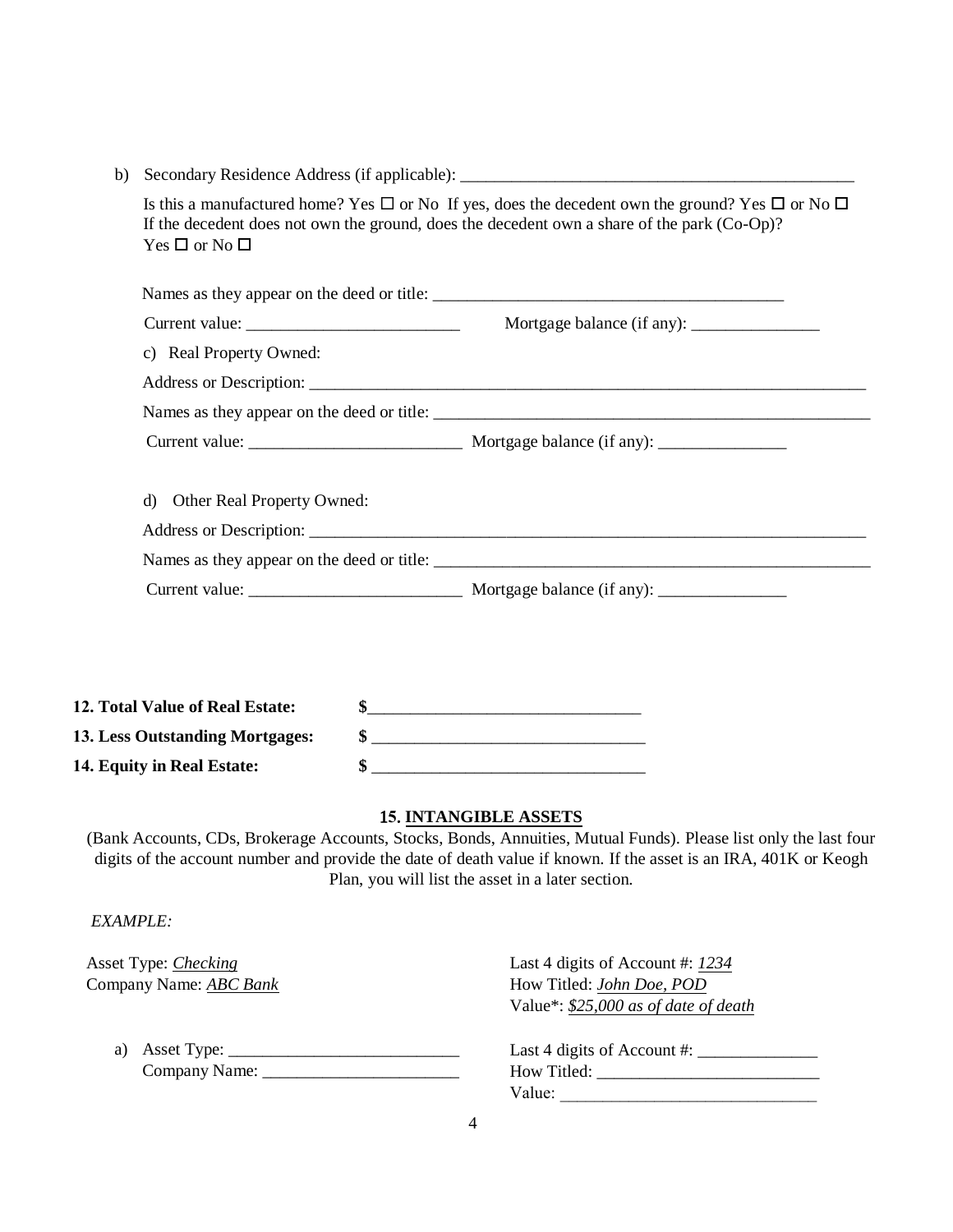| b) Asset Type: $\frac{1}{\sqrt{1-\frac{1}{2}} \cdot \frac{1}{2}}$                                            | Last 4 digits of Account #: $\frac{1}{2}$ |
|--------------------------------------------------------------------------------------------------------------|-------------------------------------------|
| c) Asset Type: $\frac{1}{\sqrt{1-\frac{1}{2}}\sqrt{1-\frac{1}{2}}\sqrt{1-\frac{1}{2}}\sqrt{1-\frac{1}{2}}}}$ |                                           |
| d) Asset Type: $\_\_$                                                                                        | Last 4 digits of Account #: $\frac{1}{2}$ |
| e) Asset Type: $\frac{1}{\sqrt{1-\frac{1}{2}}\sqrt{1-\frac{1}{2}}\sqrt{1-\frac{1}{2}}\sqrt{1-\frac{1}{2}}}}$ | Last 4 digits of Account # $\equiv$       |
| f) Asset Type: $\frac{1}{\sqrt{1-\frac{1}{2}}\sqrt{1-\frac{1}{2}}\sqrt{1-\frac{1}{2}}\sqrt{1-\frac{1}{2}}}}$ |                                           |

# **16. Total Value of Intangible Assets:** \_\_\_\_\_\_\_\_\_\_\_\_\_\_\_\_\_\_\_\_\_\_\_\_\_\_

# 17. **RETIREMENT FUNDS** (IRAS, KEOGHS, OR 401K PLANS)

| a) |                                      |                                     |
|----|--------------------------------------|-------------------------------------|
|    |                                      |                                     |
|    |                                      | Value:                              |
| b) |                                      |                                     |
|    |                                      |                                     |
|    |                                      | Value:                              |
| C) |                                      | Last 4 digits of Account # $\equiv$ |
|    |                                      |                                     |
|    |                                      |                                     |
| d) |                                      |                                     |
|    |                                      |                                     |
|    |                                      |                                     |
| e) |                                      |                                     |
|    |                                      |                                     |
|    |                                      |                                     |
|    |                                      |                                     |
|    | 18. Total Value of Retirement Funds: | \$                                  |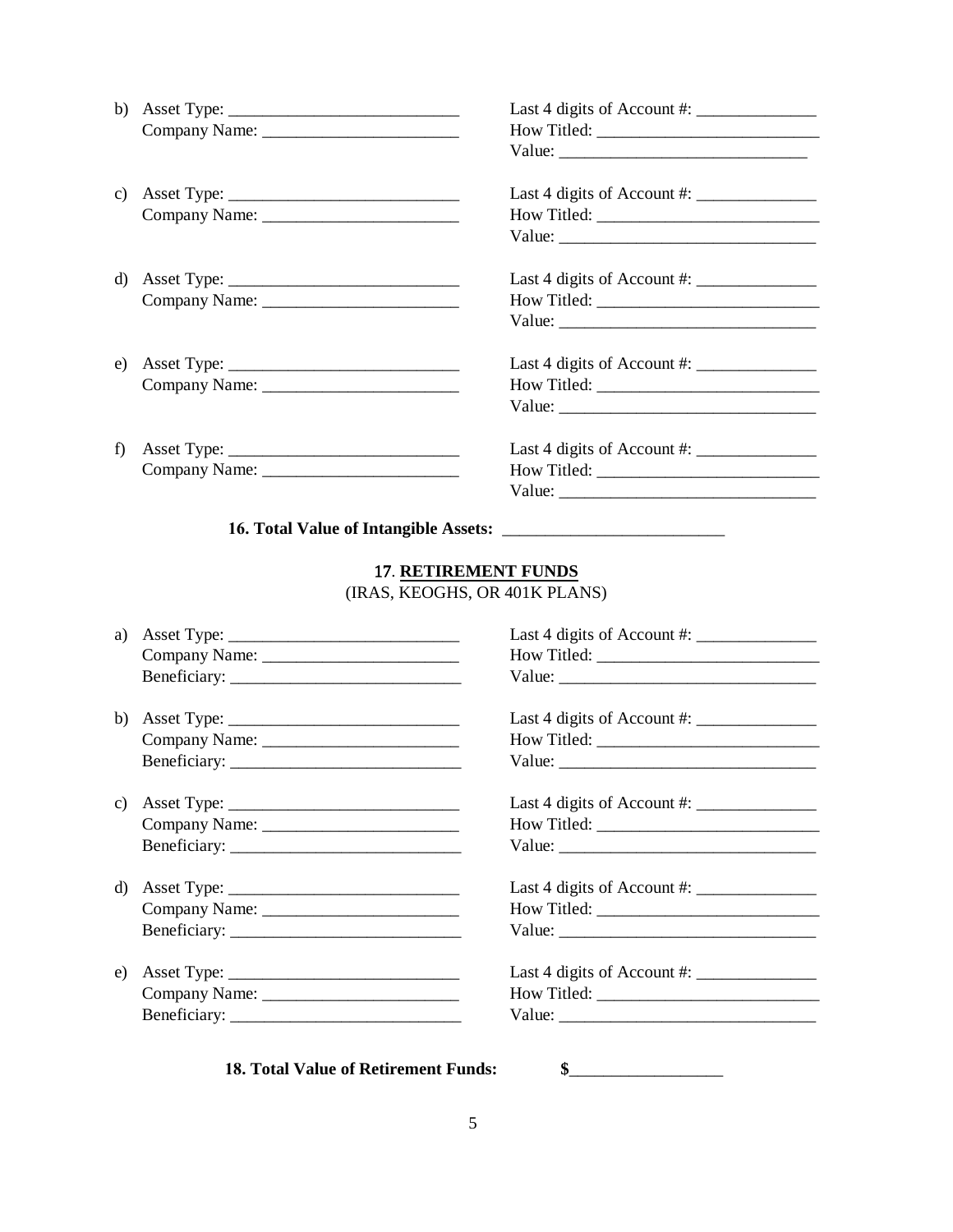| 19. Total death benefit value of life insurance: |  |
|--------------------------------------------------|--|
| <b>20.</b> Total value of personal property:     |  |
| 21. Total equity value of real estate:           |  |
| 22. Total value of intangible assets:            |  |
| 23. Total value of retirement accounts:          |  |
| <b>24. TOTAL VALUE OF ALL ASSETS:</b>            |  |

For decedent's dying in 2021, the federal estate and gift tax exemption is \$11.7 million per individual. It was \$11.58 million for decedent's dying in 2020. If you believe the value of the decedent's assets (not just probate assets) may come close in value to the figures in

this paragraph, let us know right away.

## **ESTIMATED DEBTS OR LIABILITIES**

Please list the estimated amounts the decedent had at the time of their death other than mortgages on real estate (i.e. credit cards, medical bill, etc.)



**Total Liabilities: \$**\_\_\_\_\_\_\_\_\_\_\_\_\_\_\_\_\_\_\_\_\_\_\_\_\_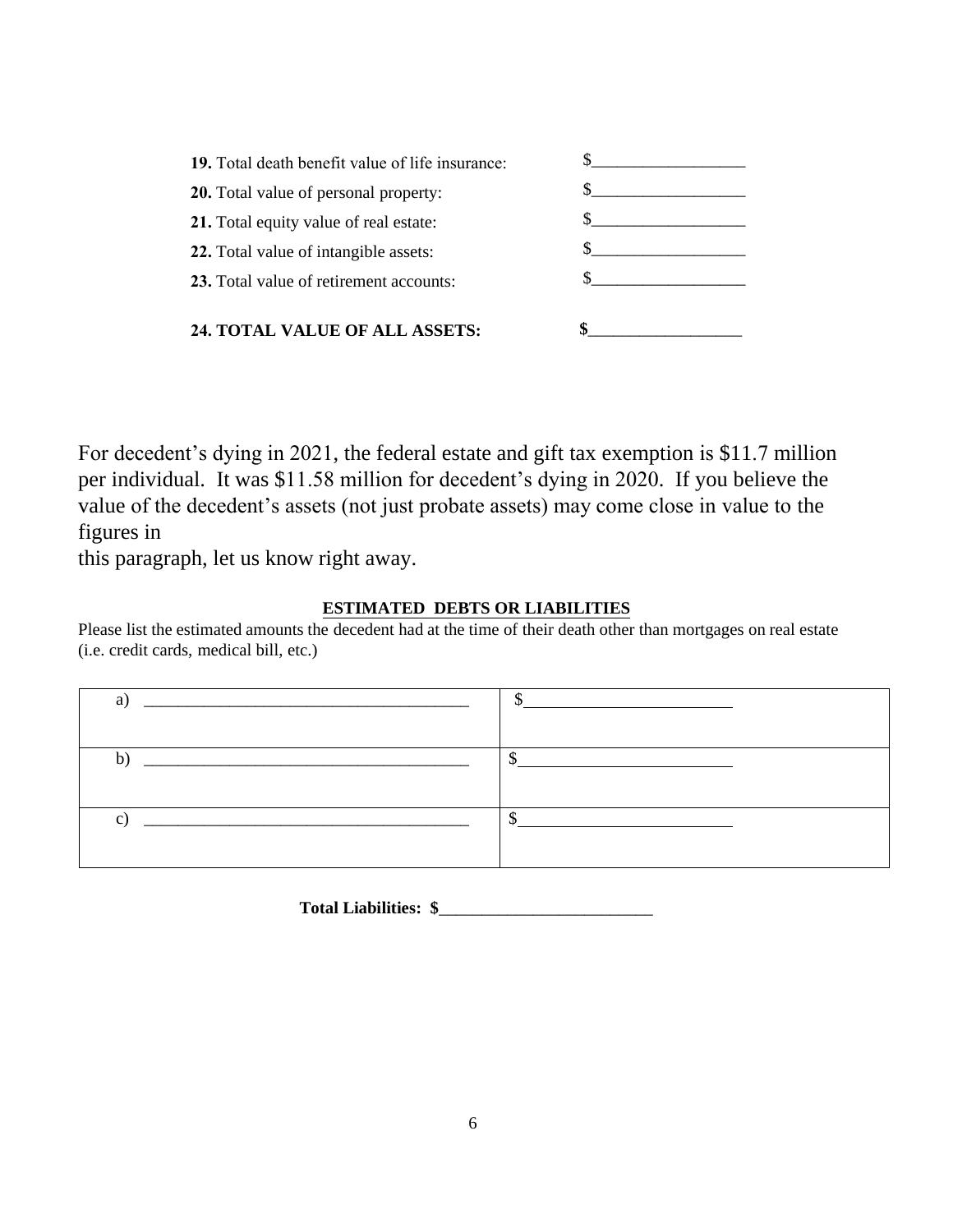# **INFORMATION ABOUT YOU**

|                                                    | Have you ever been charged with fraud,<br>misrepresentation or perjury in a judicial or<br>administrative proceeding?                                                        |
|----------------------------------------------------|------------------------------------------------------------------------------------------------------------------------------------------------------------------------------|
|                                                    | Yes $\Box$ or No $\Box$                                                                                                                                                      |
|                                                    | If Yes, please describe:                                                                                                                                                     |
|                                                    |                                                                                                                                                                              |
|                                                    |                                                                                                                                                                              |
|                                                    |                                                                                                                                                                              |
|                                                    |                                                                                                                                                                              |
|                                                    | Please be aware that a convicted felon is prohibited<br>from serving as a personal representative in Florida.<br><b>Further, in almost all full administration probates,</b> |
|                                                    | <b>Florida judges will require the personal representative</b><br>to be bonded, despite language in the Will to the                                                          |
| Work Phone: $\sqrt{ }$                             | contrary. Please let the attorney know during your                                                                                                                           |
| Are you a U.S. Citizen? Yes $\square$ No $\square$ | consultation if you believe that you may have a<br>problem being bonded or qualifying to serve as<br>personal representative.                                                |
| $Yes \Box No \Box$<br>Are you a Florida Resident?  |                                                                                                                                                                              |

## **THE ABOVE INFORMATION IS TRUE AND CORRECT TO THE BEST OF MY KNOWLEDGE AND BELIEF.**

\_\_\_\_\_\_\_\_\_\_\_\_\_\_\_\_\_\_\_\_\_\_\_\_\_\_\_\_\_\_\_\_\_\_\_\_\_\_\_\_\_\_\_\_\_\_\_\_\_\_\_\_\_\_\_ \_\_\_\_\_\_\_\_\_\_\_\_\_\_\_\_\_\_\_\_\_\_\_\_\_

Signature Date